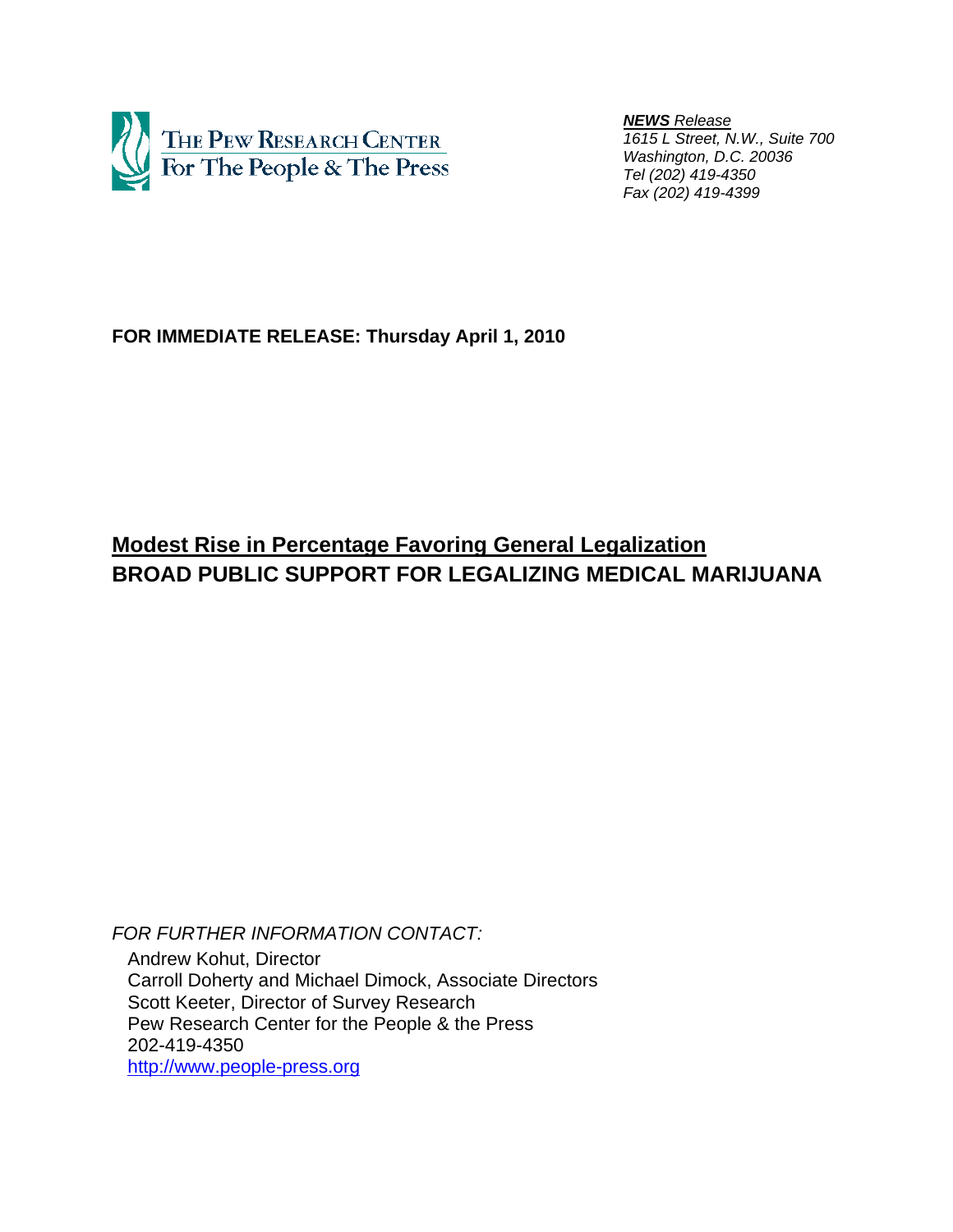# **Modest Rise in Percentage Favoring General Legalization BROAD PUBLIC SUPPORT FOR LEGALIZING MEDICAL MARIJUANA**

With a growing number of states moving to legalize medical marijuana, nearly threequarters of Americans (73%) say they favor their state allowing the sale and use of marijuana for medical purposes if it is prescribed by a doctor, while 23% are opposed. Support for legalizing medical marijuana spans all major political and demographic groups, and is equally high in states that have and have not already passed laws on this issue.

There are public concerns about legalizing medical marijuana. For example, 45% say they would be very or somewhat concerned if a store that sold medical marijuana opened near other stores in their area. And roughly the same percentage (46%) says allowing medical marijuana makes it easier for people to get marijuana even if they don't have a real medical need – though just 26% of Americans say this is something that concerns them. These concerns are highest among opponents of legalizing medical marijuana, but are no higher or lower in states that already allow marijuana for medical purposes.

Far more Americans favor allowing marijuana for prescribed medical purposes than support a general legalization of marijuana. But the proportion who thinks the use of marijuana should be legal has continued to rise over the past two decades.

The most recent national survey by the Pew Research Center for the People & the Press, conducted March 10-14 among 1,500 adults on landlines and cell phones, finds that 41% of the public thinks the use of marijuana should be made legal while 52% do not. In 2008, 35% said it should be legal and 57% said the use of marijuana

#### **Large Majority Favors Allowing Medical Marijuana in their State**

| Your state allowing the sale<br>and use of marijuana for<br>medical purposes<br>Favor<br>Oppose<br>Don't know |                                             | March<br>2010<br>%<br>73<br>23<br>$\overline{4}$<br>100 |
|---------------------------------------------------------------------------------------------------------------|---------------------------------------------|---------------------------------------------------------|
| Should the use of<br>marijuana be made legal?<br>Yes<br>N٥<br>Don't know                                      | 2008*<br>35<br>57<br>$\underline{8}$<br>100 | 2010<br>41<br>52<br>7<br>100                            |
| * 2008 data from the General Social Survey.<br>Figures may not add to 100% because of rounding.               |                                             |                                                         |

should not be legal, according to data from the General Social Survey. Twenty years ago, only 16% of the public said the use of marijuana should be legal and 81% said it should not be legal.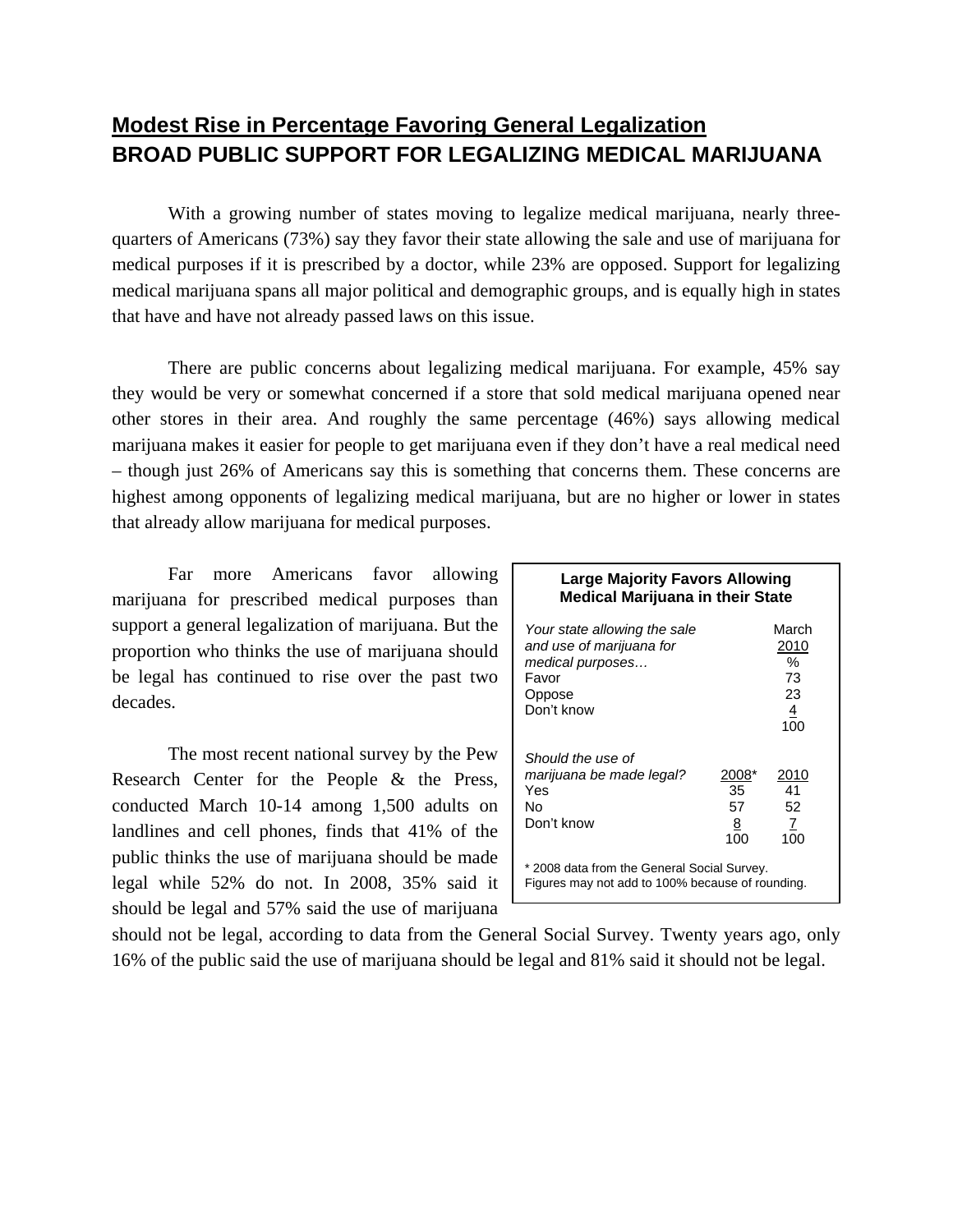## **Seniors, Conservatives Less Supportive**

Younger Americans are more likely than their older counterparts to favor legalizing marijuana for medical use, but a majority across all age groups supports this; 80% of those younger than 30 favor allowing medical marijuana compared with 63% who are ages 65 and older.

About six-in-ten (61%) Republicans favor permitting medical marijuana in their state compared with 76% of independents and 80% of Democrats. Conservative Republicans are the least likely to support legalization of medical marijuana; still, 54% favor this while 44% are opposed. At least three-fourths in all other partisan and ideological groups favor this.

People living in states where medical marijuana laws have not been passed are just as likely to favor the idea as those living in the 14 states where such laws have already been passed (72% vs. 74%).

An overwhelming percentage (95%) of those who support general legalization of marijuana favor the sale and use of medical marijuana in their state. Yet even a majority (55%) of those who do not favor general legalization of marijuana say that the sale and use of medical marijuana should be allowed.

| <b>Widespread Support for Medical Marijuana</b>                                                                                                               |            |             |                        |             |  |
|---------------------------------------------------------------------------------------------------------------------------------------------------------------|------------|-------------|------------------------|-------------|--|
|                                                                                                                                                               | Favor<br>% | Oppose<br>% | DK<br>℅                | N           |  |
| Total                                                                                                                                                         | 73         | 23          | $4 = 100$              | 1500        |  |
| Men                                                                                                                                                           | 74         | 22          | $4 = 100$              | 727         |  |
| Women                                                                                                                                                         | 72         | 24          | $4 = 100$              | 773         |  |
| White, non-Hispanic                                                                                                                                           | 74         | 22          | $4 = 100$              | 1106        |  |
| Black, non-Hispanic                                                                                                                                           | 66         | 30          | $4 = 100$              | 149         |  |
| Hispanic                                                                                                                                                      | 70         | 28          | $2 = 100$              | 120         |  |
| 18-29                                                                                                                                                         | 80         | 17          | $3 = 100$              | 234         |  |
| 30-49                                                                                                                                                         | 70         | 26          | $3 = 100$              | 434         |  |
| 50-64                                                                                                                                                         | 77         | 20          | $4 = 100$              | 461         |  |
| 65+                                                                                                                                                           | 63         | 30          | $7 = 100$              | 337         |  |
| College grad+                                                                                                                                                 | 71         | 25          | $4 = 100$              | 527         |  |
| Some college                                                                                                                                                  | 77         | 20          | $3 = 100$              | 377         |  |
| HS or less                                                                                                                                                    | 72         | 24          | $4 = 100$              | 576         |  |
| Republican                                                                                                                                                    | 61         | 37          | 2=100                  | 356         |  |
| Conservative Rep                                                                                                                                              | 54         | 44          | $2 = 100$              | 253         |  |
| Mod/Lib Rep                                                                                                                                                   | 78         | 20          | $2 = 100$              | 95          |  |
| Democrat                                                                                                                                                      | 80         | 17          | $3 = 100$              | 464         |  |
| Cons/Mod Dem                                                                                                                                                  | 77         | 20          | $3 = 100$              | 294         |  |
| Liberal Dem                                                                                                                                                   | 85         | 12          | $3 = 100$              | 146         |  |
| Independent                                                                                                                                                   | 76         | 21          | $3 = 100$              | 543         |  |
| <b>Total Protestant</b>                                                                                                                                       | 68         | 28          | $4 = 100$              | 800         |  |
| White evangelical                                                                                                                                             | 64         | 31          | $5 = 100$              | 316         |  |
| White mainline                                                                                                                                                | 75         | 22          | $3 = 100$              | 299         |  |
| <b>Total Catholic</b>                                                                                                                                         | 73         | 23          | $5=100$                | 306         |  |
| White, non-Hispanic                                                                                                                                           | 75         | 21          | $4 = 100$              | 227         |  |
| Unaffiliated                                                                                                                                                  | 84         | 12          | $4 = 100$              | 256         |  |
| State law already allows<br>medical marijuana*<br>Yes<br>No                                                                                                   | 74<br>72   | 23<br>24    | $3 = 100$<br>$4 = 100$ | 396<br>1104 |  |
| Should use of marijuana<br>be legal?<br>Yes<br>No                                                                                                             | 95<br>55   | 5<br>40     | $* = 100$<br>$4 = 100$ | 578<br>812  |  |
| Q53. Figures may not add to 100% because of rounding.<br>* AK, CĂ, CO, DC, HI, ME, MI, MT, NJ, NM, NV, OR, RĪ, VT,<br>WA; survey not conducted in AK, DC, HI. |            |             |                        |             |  |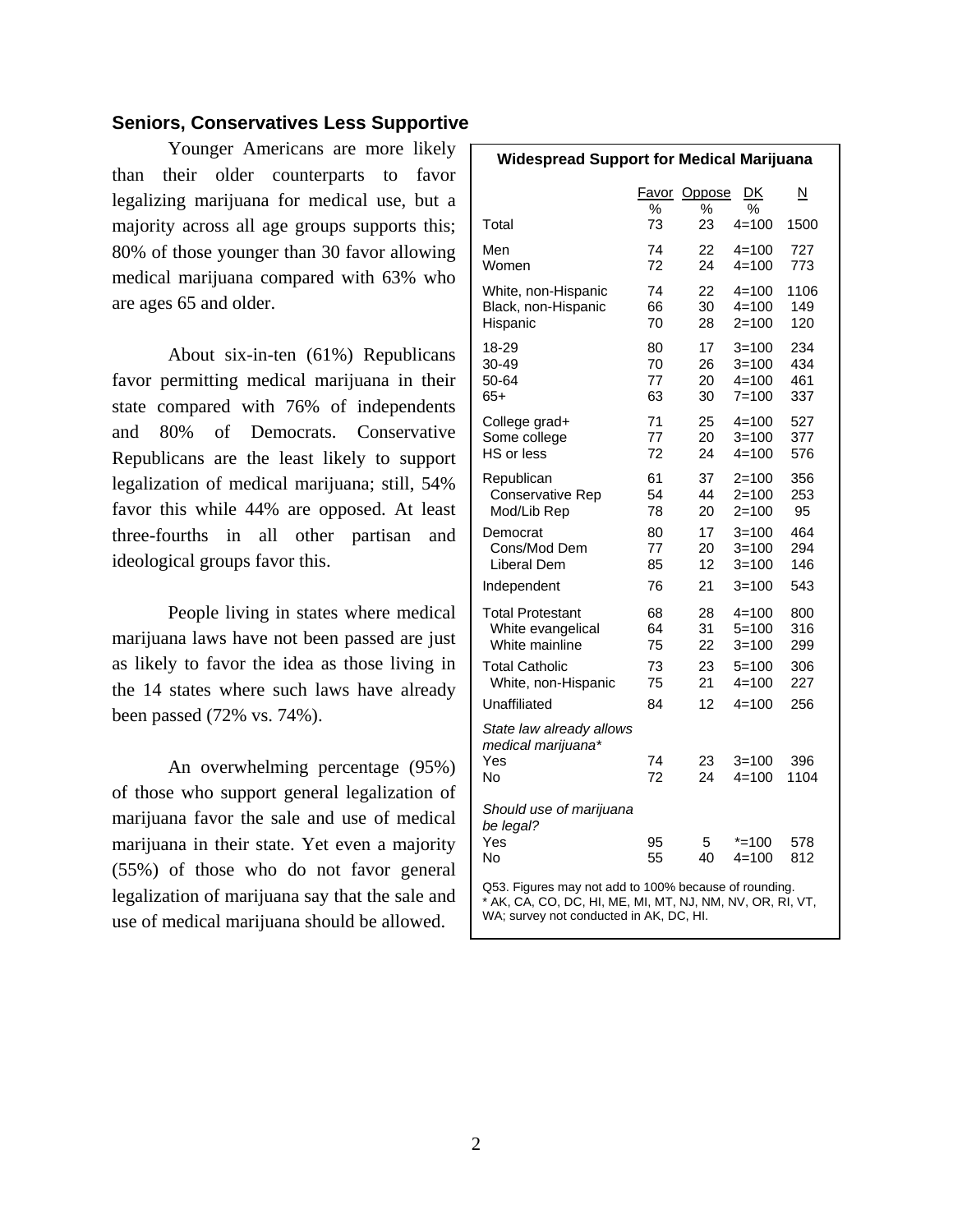## **Does Medical Marijuana Lead to Broader Access?**

The public is divided about whether legalizing marijuana for medical purposes inherently increases access to marijuana more generally: 46% say allowing medical marijuana makes it easier for people to get marijuana even if they don't have a real medical need, while 48% think it doesn't make a difference. When those who believe it does make it easier are asked whether this concerns them or not, just over half – representing 26% of the total public – say they are very or somewhat concerned about this, while 20% of Americans think this might happen but are not concerned about it.

About seven-in-ten Americans (71%) who oppose allowing medical marijuana in their state say this makes it easier for others to get access, and 53% say they are very or somewhat concerned about this. By contrast, just 39% of those who favor legalizing medical marijuana believe it leads to easier access for non-medical purposes, and only 18% are concerned. People living in states that currently allow medical marijuana are no more or less likely to see the policy as making it easier for people to get marijuana even if they don't have a real medical need. There also are no differences in levels of concern between those living in states that have legalized medical marijuana and those that have not.

| <b>Concerns about Medical Marijuana</b>                                                                                                                                                                                                             |                                                             |                                                                             |                                                                                   |                                                                                                                                                          |  |
|-----------------------------------------------------------------------------------------------------------------------------------------------------------------------------------------------------------------------------------------------------|-------------------------------------------------------------|-----------------------------------------------------------------------------|-----------------------------------------------------------------------------------|----------------------------------------------------------------------------------------------------------------------------------------------------------|--|
| Does legalizing medical marijuana<br>make it easier for people to get<br>marijuana even if they don't<br>have a real medical need?<br>Yes, makes it easier<br>Very/Somewhat concerned<br>Not too/Not at all concerned<br>No, does not<br>Don't know | Total<br>℅<br>46<br>26<br>20<br>48<br>$\overline{5}$<br>100 | Medical<br>Fa-<br>vor<br>%<br>39<br>18<br>22<br>56<br>$\overline{5}$<br>100 | marijuana<br>Op-<br>pose<br>$\%$<br>71<br>53<br>18<br>27<br>$\overline{2}$<br>100 | Live in<br>state that<br>allows*<br>Yes<br>No<br>%<br>%<br>46<br>47<br>26<br>26<br>20<br>21<br>46<br>49<br>$\mathcal{I}$<br>$\overline{5}$<br>100<br>100 |  |
| If a store that sold medical<br>marijuana opened near other<br>stores in your area, would you be<br>Very concerned<br>Somewhat concerned<br>Not too/Not at all concerned<br>Don't know                                                              | 27<br>17<br>54<br>$\overline{2}$<br>100                     | 16<br>16 —<br>67<br><u>1</u><br>100                                         | 59<br>22<br>18<br><u>1</u><br>100                                                 | 24<br>29<br>17<br>17<br>52<br>57<br>$\overline{2}$<br>$\overline{2}$<br>100<br>100                                                                       |  |
| N                                                                                                                                                                                                                                                   | 1500                                                        | 1083                                                                        | 347                                                                               | 1104<br>396                                                                                                                                              |  |
| Q54,55,56. Figures may not add to 100% because of rounding.<br>* AK, CA, CO, DC, HI, ME, MI, MT, NJ, NM, NV, OR, RI, VT, WA; survey not conducted in<br>AK, DC, HI.                                                                                 |                                                             |                                                                             |                                                                                   |                                                                                                                                                          |  |

About a quarter (27%) of Americans say they would be very concerned if a store that sold medical marijuana opened up near other stores in their area, and 17% would be somewhat concerned. But a majority (54%) say they would be not too (20%) or not at all concerned (34%).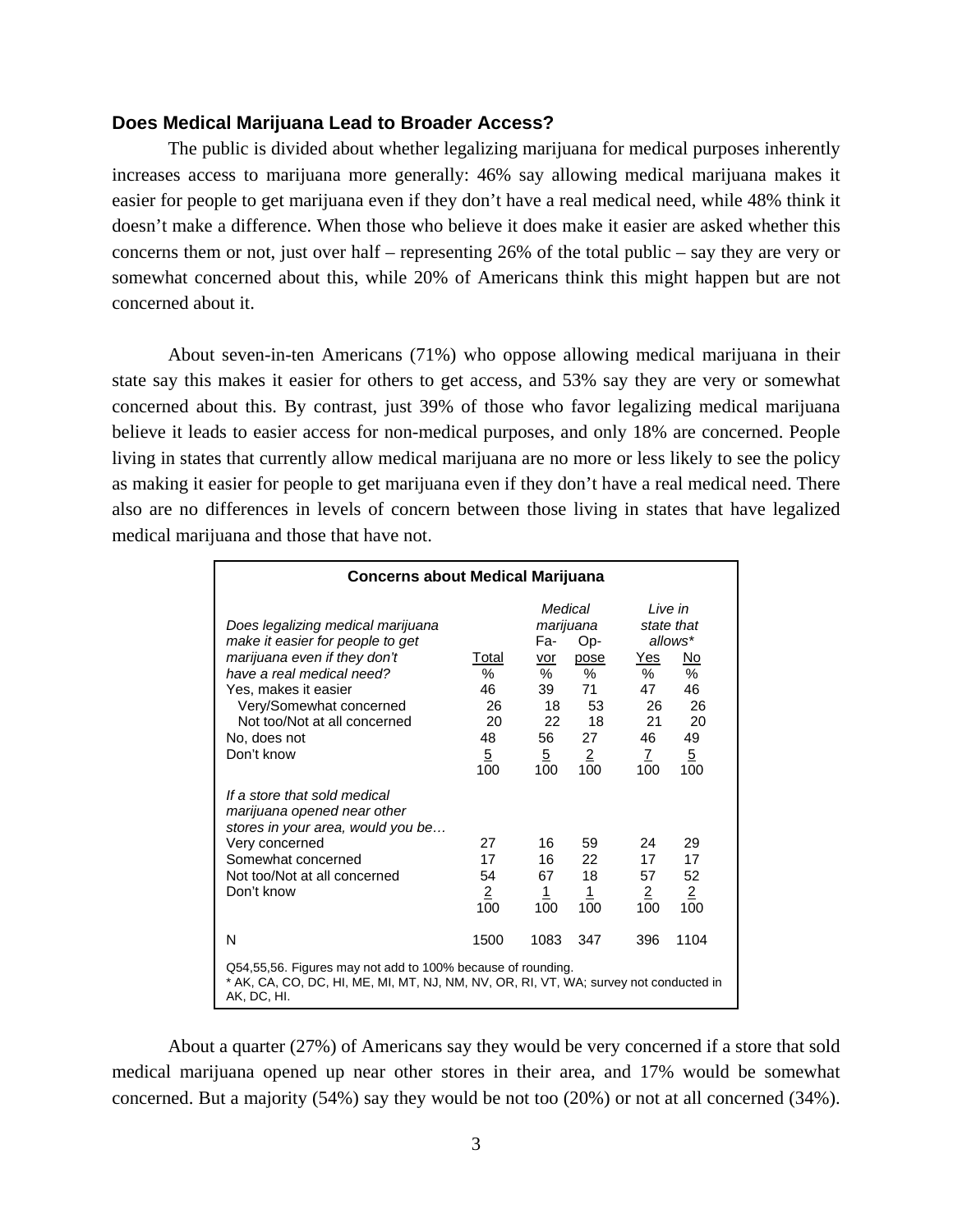Opponents of legalizing medical marijuana are far more likely to be at least somewhat concerned about this (81%) than supporters (32%). But again, there is no greater or less concern about medical marijuana stores in states that have legalized medical marijuana compared with states that have not.

## **Support for Legalization of Marijuana Continues to Grow**

In terms of the public's views about the general legalization of marijuana, 41% think the use of marijuana should be made legal while 52% don't think it should be legal. These findings are similar to a Gallup Survey conducted in October 2009 that found 44% saying the use of marijuana should be made legal and 54% saying it should not be legal. Support for legalizing marijuana is the highest it has been in 40 years of polling on this issue.

In 1969, only 12% said the use of marijuana should be made legal. Support grew to a peak of 30% in 1978, and then declined over the course of the 1980s to a low of 16% by 1987. Since that time, the proportion of Americans who think marijuana should be made legal has been steadily increasing, to 31% in 2000 and 41% today.

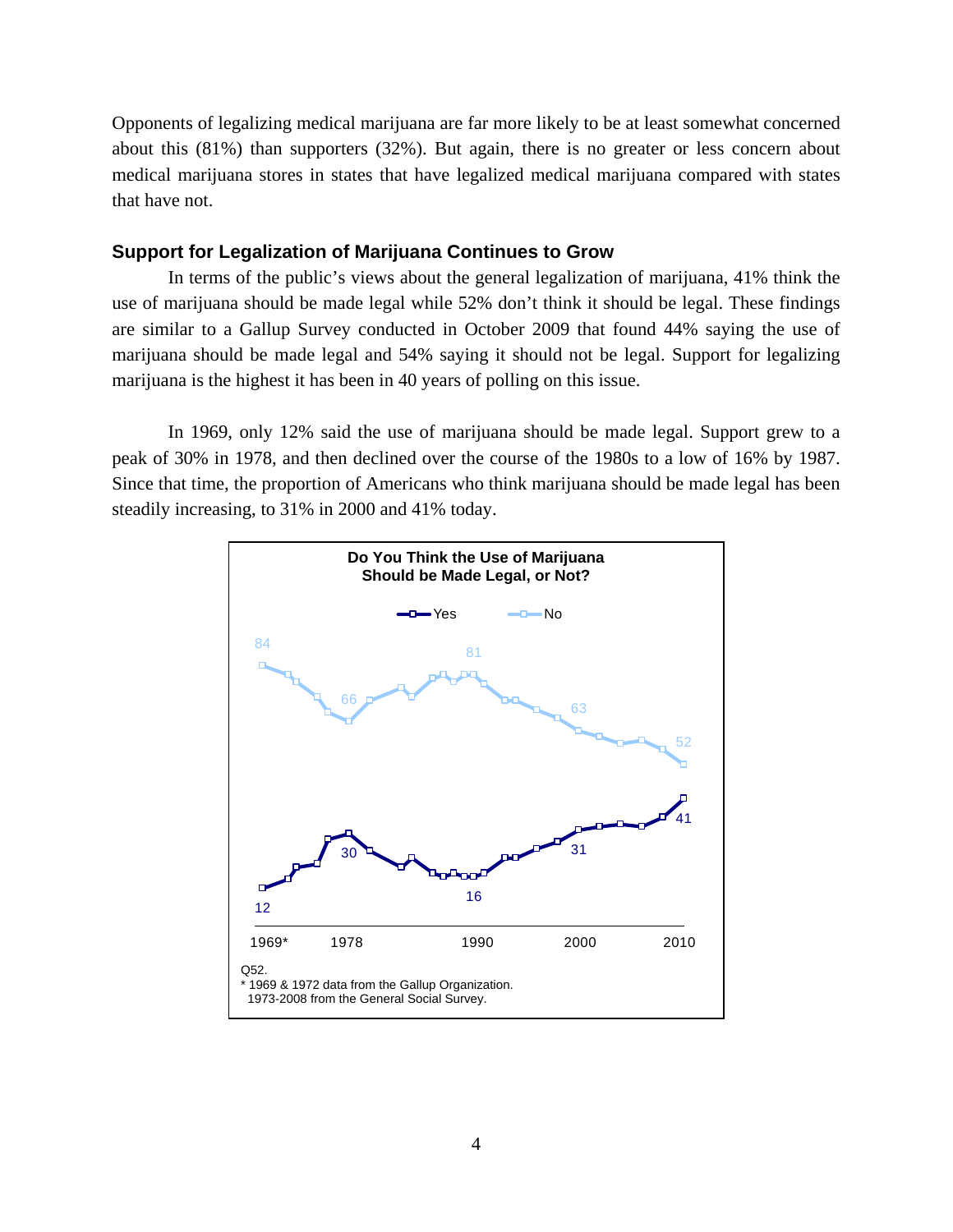## **Young People, Liberals Most Likely to Support Legalization**

There are substantial demographic differences in opinions about the legalization of

marijuana. A majority (58%) of those younger than 30 think that the use of marijuana should be made legal. That compares with 42% of those ages 30 to 49, 40% of those 50 to 64, and just 22% of those 65 and older.

While men are evenly divided over whether the use of marijuana should be legal (45% yes, 47% no), most women (57%) oppose legalization.

Fully 71% of Republicans – including 77% of conservative Republicans – oppose the legalization or marijuana. By contrast, Democrats are evenly divided, with a majority of liberal Democrats (57%) in favor of legalizing the use of marijuana. about half of independents (49%) favor legalizing the use of marijuana while 44% are opposed.

People living in states where medical marijuana laws already have been passed are more likely than those living in other states to support a more general legalization of marijuana (48% vs. 39%). Those who have tried marijuana are more than twice as likely as those who have not to favor legalization (64% vs. 25%).

| <b>Wide Age and Political Differences</b><br>in Opinions about Legalizing Marijuana         |                      |                      |                                                   |                          |  |
|---------------------------------------------------------------------------------------------|----------------------|----------------------|---------------------------------------------------|--------------------------|--|
|                                                                                             | Yes<br>$\%$          | No<br>$\%$           | DK<br>%                                           | N                        |  |
| Total                                                                                       | 41                   | 52                   | $7 = 100$                                         | 1500                     |  |
| Men<br>Women                                                                                | 45<br>38             | 47<br>57             | $9 = 100$<br>$5=100$                              | 727<br>773               |  |
| White, non-Hispanic<br>Black, non-Hispanic<br>Hispanic                                      | 42<br>41<br>35       | 50<br>56<br>61       | $8 = 100$<br>$4 = 100$<br>$4 = 100$               | 1106<br>149<br>120       |  |
| 18-29<br>30-49<br>50-64<br>$65+$                                                            | 58<br>42<br>40<br>22 | 39<br>53<br>49<br>69 | $4 = 100$<br>$5 = 100$<br>$11 = 100$<br>$8 = 100$ | 234<br>434<br>461<br>337 |  |
| Republican<br><b>Conservative Rep</b><br>Mod/Lib Rep                                        | 24<br>20<br>36       | 71<br>77<br>56       | $6 = 100$<br>$3 = 100$<br>$8 = 100$               | 356<br>253<br>95         |  |
| Democrat<br>Cons/Mod Dem<br>Liberal Dem                                                     | 48<br>44<br>57       | 47<br>51<br>39       | $5 = 100$<br>$6 = 100$<br>$4 = 100$               | 464<br>294<br>146        |  |
| Independent                                                                                 | 49                   | 44                   | $8 = 100$                                         | 543                      |  |
| <b>Total Protestant</b><br>White evangelical<br>White mainline                              | 33<br>25<br>42       | 59<br>67<br>49       | $8 = 100$<br>$9 = 100$<br>$8 = 100$               | 800<br>316<br>299        |  |
| <b>Total Catholic</b><br>White, non-Hispanic                                                | 39<br>42             | 54<br>51             | $7 = 100$<br>$7 = 100$                            | 306<br>227               |  |
| Unaffiliated                                                                                | 64                   | 31                   | $5 = 100$                                         | 256                      |  |
| State law already allows<br>medical marijuana*<br>Yes<br>No                                 | 48<br>39             | 46<br>54             | $7 = 100$<br>$7 = 100$                            | 396<br>1104              |  |
| Ever tried marijuana?<br>Yes<br>No<br>Q52. Figures may not add to 100% because of rounding. | 64<br>25             | 31<br>67             | $5 = 100$<br>$8 = 100$                            | 541<br>916               |  |
|                                                                                             |                      |                      |                                                   |                          |  |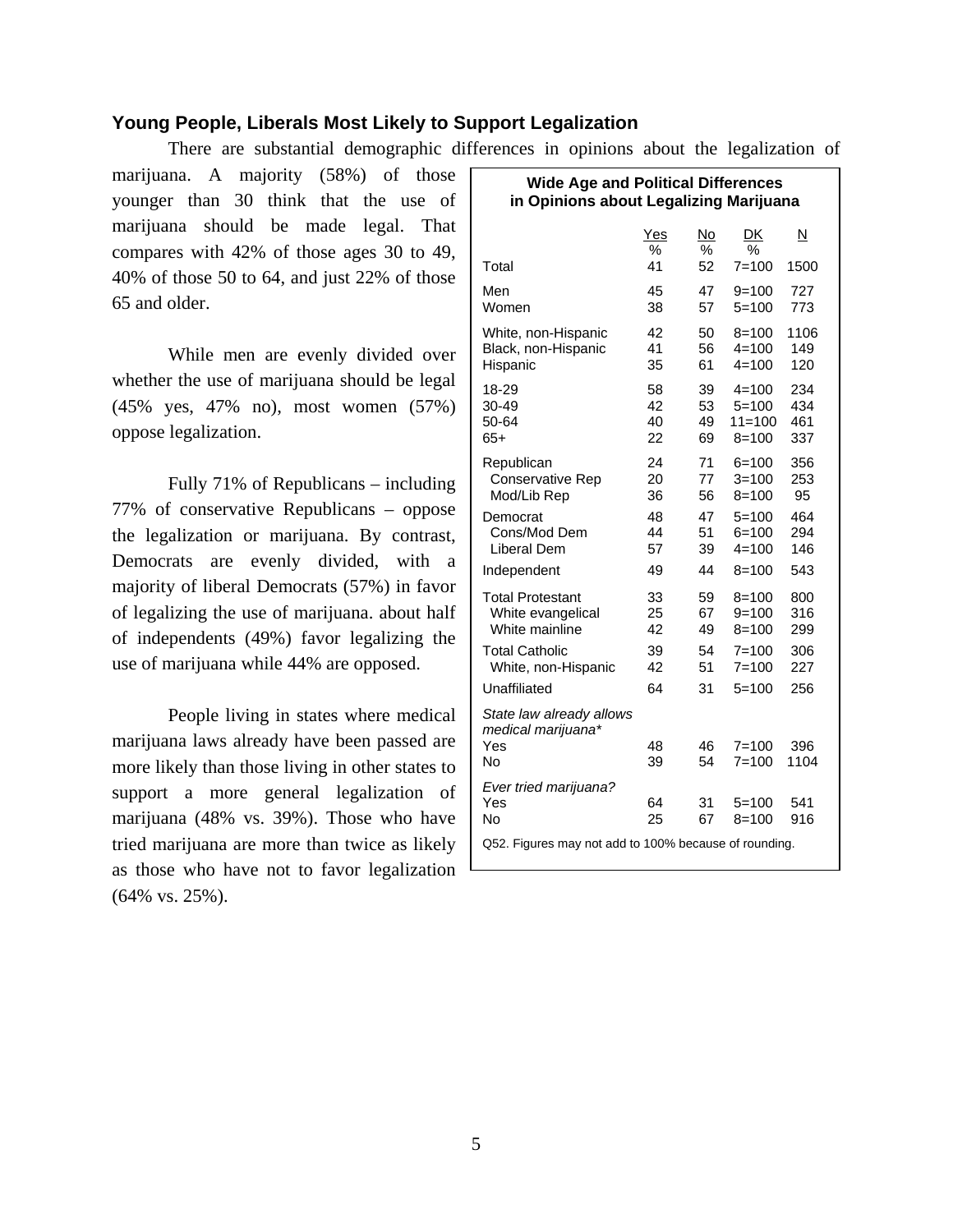## **Increased Support for Legalization Among Democrats and Independents**

Although independents and Democrats have generally been more likely than Republicans to support legalization of marijuana over the past 40 years, the partisan gap on this issue has increased substantially since 2000. Democrats and independents are far more likely to say that marijuana should be made legal than they were 10 years ago while the views of Republicans are virtually unchanged.

Nearly half of Democrats (48%) and independents (49%) now support the legalization of marijuana. In 2000, 29% of Democrats and 35% of independents said the use of marijuana should be made legal. By comparison, 24% of Republicans support legalization now, similar to the 26% who favored this a decade ago.

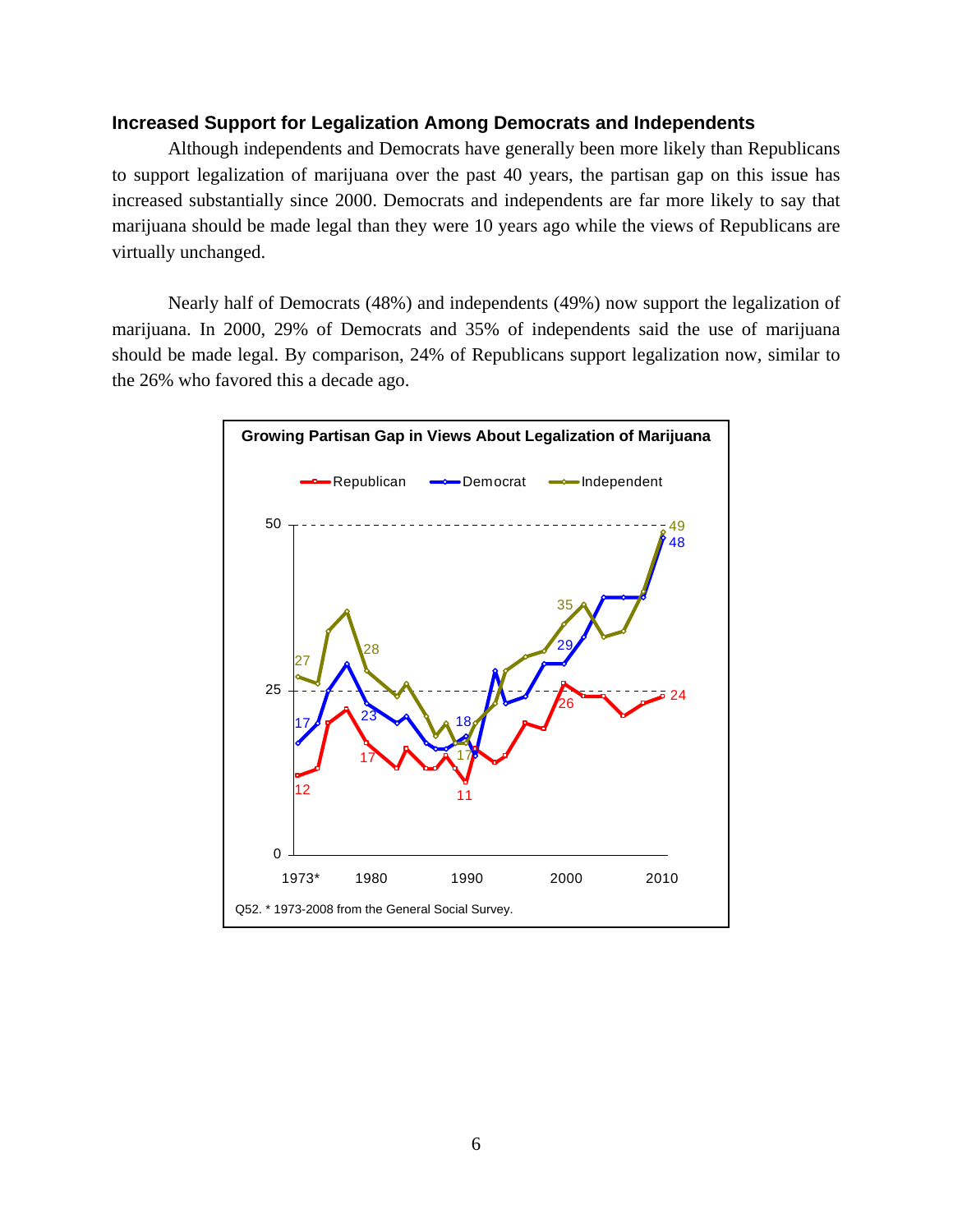## **Who Has Tried Marijuana?**

Four-in-ten Americans say they have ever  $\Gamma$ tried marijuana while 58% have not. Men are more likely than women to have tried marijuana – nearly half (48%) of men have tried marijuana compared with only 31% of women.

There also are substantial age differences. About half (49%) of young people admit to having tried marijuana, as do 47% of those ages 30 to 49 and 42% ages 50 to 64. By comparison, only 11% of people age 65 and older say they have ever tried marijuana.

Fewer Republicans than Democrats and independents say they have ever tried marijuana. About a third (32%) of Republicans admit to having tried marijuana compared with 41% of Democrats and 44% of independents. Conservative Republicans are the least likely to report trying marijuana (26%), compared with at least four-inten in all other partisan and ideological groups.

| <b>Have You Ever Happened</b><br>to Try Marijuana?                         |                |                |                                     |  |
|----------------------------------------------------------------------------|----------------|----------------|-------------------------------------|--|
| Total                                                                      | Yes            | <u>No</u>      | DK                                  |  |
|                                                                            | %              | %              | ℅                                   |  |
|                                                                            | 40             | 58             | $2 = 100$                           |  |
| Men                                                                        | 48             | 50             | $2 = 100$                           |  |
| 18-49                                                                      | 55             | 44             | $1 = 100$                           |  |
| 50+                                                                        | 39             | 59             | $2 = 100$                           |  |
| Women                                                                      | 31             | 66             | $3 = 100$                           |  |
| 18-49                                                                      | 40             | 58             | $2 = 100$                           |  |
| $50+$                                                                      | 21             | 77             | $2 = 100$                           |  |
| 18-29                                                                      | 49             | 49             | $2 = 100$                           |  |
| 30-49                                                                      | 47             | 52             | $2 = 100$                           |  |
| 50-64                                                                      | 42             | 56             | $2 = 100$                           |  |
| 65+                                                                        | 11             | 87             | 2=100                               |  |
| White, non-Hispanic                                                        | 42             | 57             | $2 = 100$                           |  |
| Black, non-Hispanic                                                        | 41             | 57             | $2 = 100$                           |  |
| Hispanic                                                                   | 35             | 65             | $* = 100$                           |  |
| College grad+                                                              | 35             | 63             | $2 = 100$                           |  |
| Some college                                                               | 44             | 55             | $1 = 100$                           |  |
| HS or less                                                                 | 41             | 57             | $2 = 100$                           |  |
| Family income<br>\$75,000 or more<br>\$30,000-74,999<br>Less than \$30,000 | 43<br>43<br>40 | 52<br>56<br>59 | $4 = 100$<br>$* = 100$<br>$1 = 100$ |  |
| Northeast                                                                  | 40             | 59             | $1 = 100$                           |  |
| Midwest                                                                    | 43             | 55             | $2 = 100$                           |  |
| South                                                                      | 37             | 60             | $3 = 100$                           |  |
| West                                                                       | 41             | 57             | 2=100                               |  |
| Republican                                                                 | 32             | 67             | $1 = 100$                           |  |
| Conservative Rep                                                           | 26             | 73             | $* = 100$                           |  |
| Mod/Lib Rep                                                                | 46             | 53             | $1 = 100$                           |  |
| Democrat                                                                   | 41             | 57             | $2 = 100$                           |  |
| Cons/Mod Dem                                                               | 40             | 59             | $* = 100$                           |  |
| Liberal Dem                                                                | 45             | 50             | $5 = 100$                           |  |
| Independent                                                                | 44             | 54             | $2 = 100$                           |  |
| <b>Total Protestant</b>                                                    | 32             | 65             | 2=100                               |  |
| White evangelical                                                          | 28             | 71             | $1 = 100$                           |  |
| White mainline                                                             | 37             | 60             | $3 = 100$                           |  |
| <b>Total Catholic</b>                                                      | 41             | 58             | 2=100                               |  |
| White, non-Hispanic                                                        | 45             | 53             | 2=100                               |  |
| Unaffiliated                                                               | 59             | 39             | $2 = 100$                           |  |
| Q57. Figures may not add to 100% because of<br>rounding.                   |                |                |                                     |  |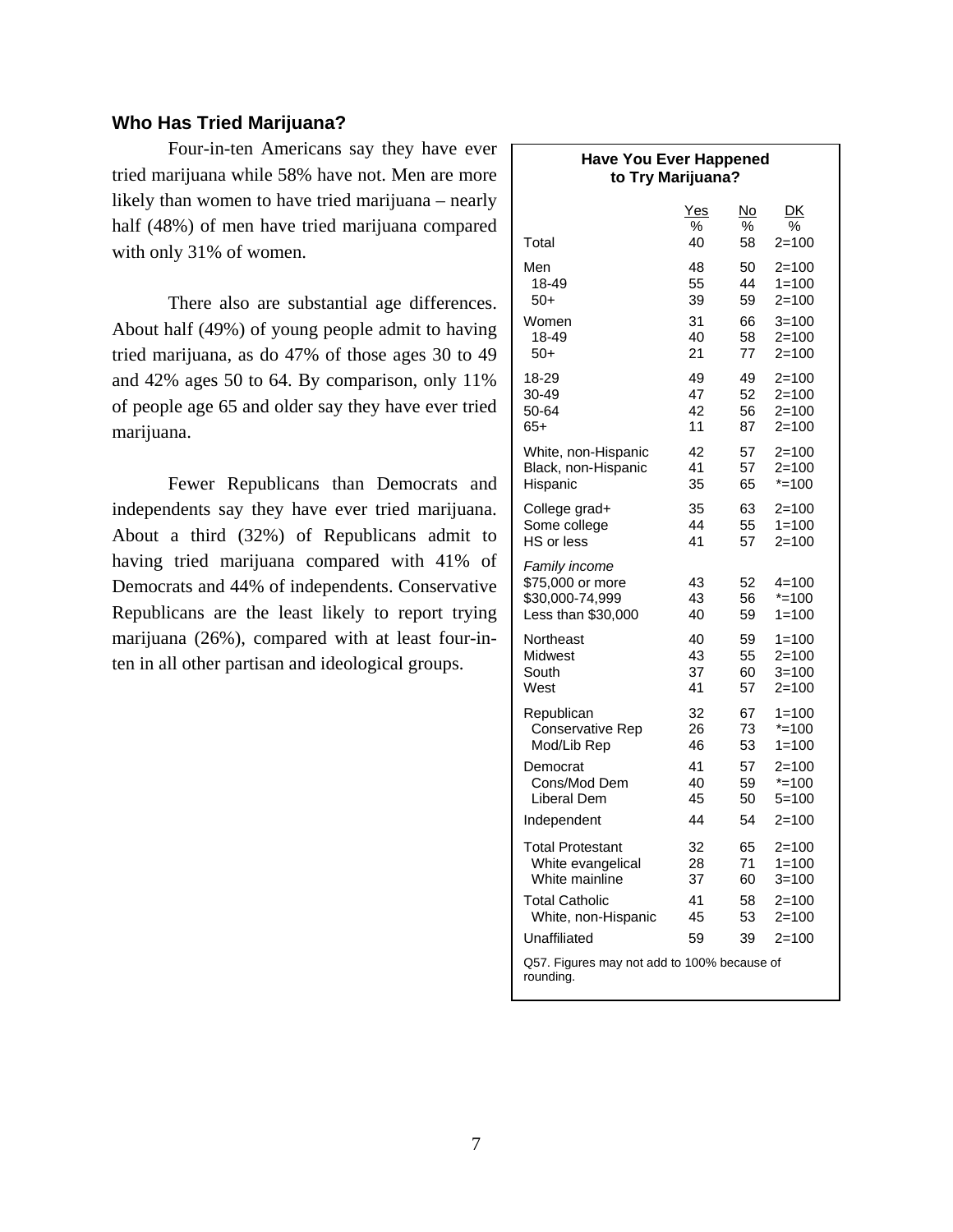## **ABOUT THE SURVEY**

Results for this survey are based on telephone interviews conducted under the direction of ABT/SRBI Inc. among a national sample of 1,500 adults living in the continental United States, 18 years of age or older, from March 10-14, 2010 (1,000 respondents were interviewed on a landline telephone, and 500 were interviewed on a cell phone, including 198 who had no landline telephone). Both the landline and cell phone samples were provided by Survey Sampling International. Interviews were conducted in English and Spanish. For detailed information about our survey methodology, see http://people-press.org/methodology/.

The combined landline and cell phone sample are weighted using an iterative technique that matches gender, age, education, race/ethnicity, region, and population density to parameters from the March 2009 Census Bureau's Current Population Survey. The sample is also weighted to match current patterns of telephone status and relative usage of landline and cell phones (for those with both), based on extrapolations from the 2009 National Health Interview Survey. The weighting procedure also accounts for the fact that respondents with both landline and cell phones have a greater probability of being included in the combined sample and adjusts for household size within the landline sample. Sampling errors and statistical tests of significance take into account the effect of weighting.

The following table shows the error attributable to sampling that would be expected at the 95% level of confidence for the total sample:

| Group        | <b>Sample Size</b> | Plus or minus         |
|--------------|--------------------|-----------------------|
| Total sample | 1,500              | 3.0 percentage points |

In addition to sampling error, one should bear in mind that question wording and practical difficulties in conducting surveys can introduce error or bias into the findings of opinion polls.

## **ABOUT THE CENTER**

 The Pew Research Center for the People & the Press is an independent opinion research group that studies attitudes toward the press, politics and public policy issues. We are sponsored by The Pew Charitable Trusts and are one of seven projects that make up the Pew Research Center, a nonpartisan "fact tank" that provides information on the issues, attitudes and trends shaping America and the world.

 The Center's purpose is to serve as a forum for ideas on the media and public policy through public opinion research. In this role it serves as an important information resource for political leaders, journalists, scholars, and public interest organizations. All of our current survey results are made available free of charge.

 All of the Center's research and reports are collaborative products based on the input and analysis of the entire Center staff consisting of:

 Andrew Kohut, Director Scott Keeter, Director of Survey Research Carroll Doherty and Michael Dimock, Associate Directors Michael Remez, Senior Writer Robert Suls, Shawn Neidorf, Leah Christian, Jocelyn Kiley and Alec Tyson, Research Associates Jacob Poushter, Research Assistant

© Pew Research Center, 2010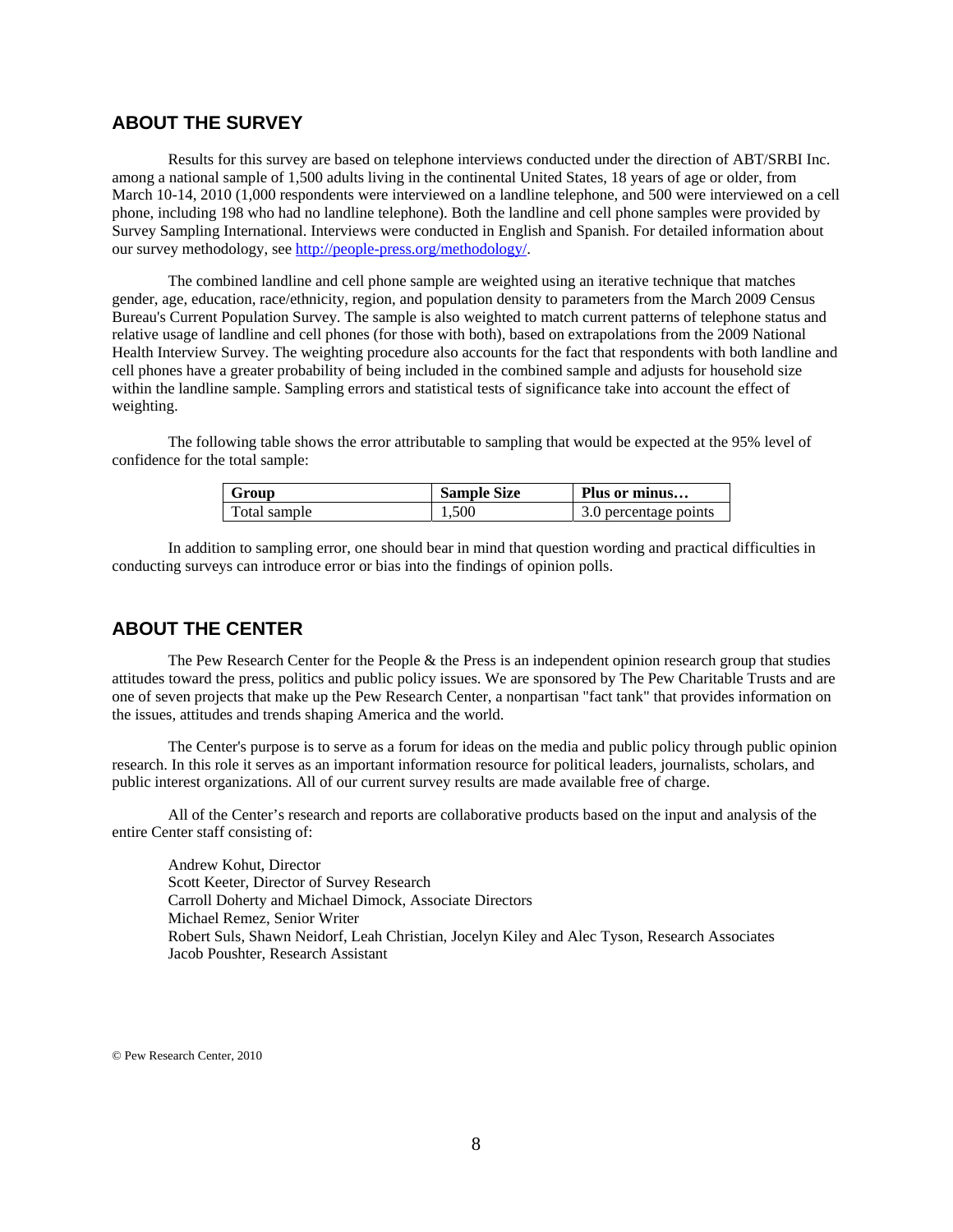#### **PEW RESEARCH CENTER FOR THE PEOPLE & THE PRESS MARCH 2010 POLITICAL SURVEY FINAL TOPLINE March 10-14, 2010 N=1,500**

#### **QUESTIONS 1-5, 9-11, 14-16, 19-20, 22-27, 31-32, 36-39, 44-46, 49-50 PREVIOUSLY RELEASED**

#### **NO QUESTIONS 6-8, 12-13, 17-18, 21, 28-30, 33-35, 40-43, 47-48**

## **QCEN.1-QCEN.15 PREVIOUSLY RELEASED**

### **ASK ALL:**

Now thinking about another topic…

Q.52 Do you think the use of marijuana should be made legal, or not?

|                              |            |             | (VOL.)                   |
|------------------------------|------------|-------------|--------------------------|
|                              | Yes, legal | No, illegal | DK/Ref                   |
| Mar 10-14, 2010              | 41         | 52          | 7                        |
| Gallup                       |            |             |                          |
| October, 2009                | 44         | 54          | $\overline{c}$           |
| October 2005                 | 36         | 60          | $\overline{4}$           |
| November, 2003               | 34         | 64          | $\overline{c}$           |
| August, 2001                 | 34         | 62          | $\overline{4}$           |
| August, 2000                 | 31         | 64          | 5                        |
| August, 1995                 | 25         | 73          | $\overline{c}$           |
| May, 1985                    | 23         | 73          | $\overline{4}$           |
| June, 1980                   | 25         | 70          | 5                        |
| May, 1979                    | 25         | 70          | 5                        |
| April, 1977                  | 28         | 66          | 6                        |
| January, 1973                | 16         | 78          | 6                        |
| March, 1972                  | 15         | 81          | 4                        |
| October, 1969                | 12         | 84          | $\overline{4}$           |
| <b>General Social Survey</b> |            |             |                          |
| 2008                         | 35         | 57          | $8\,$                    |
| 2006                         | 32         | 60          | 7                        |
| 2004                         | 33         | 59          | 9                        |
| 2002                         | 32         | 61          | 6                        |
| 2000                         | 31         | 63          | 6                        |
| 1998                         | 27         | 67          | 6                        |
| 1996                         | 25         | 70          | 5                        |
| 1994                         | 22         | 73          | 5                        |
| 1993                         | 22         | 73          | 5                        |
| 1991                         | 17         | 78          | 5                        |
| 1990                         | 16         | 81          | 3                        |
| 1989                         | 16         | 81          | 3                        |
| 1988                         | 17         | 79          | $\overline{\mathcal{L}}$ |
| 1987                         | 16         | 81          | 3                        |
| 1986                         | 17         | 80          | $\overline{c}$           |
| 1984                         | 22         | 74          | $\overline{4}$           |
| 1983                         | 19         | 77          | 3                        |
| 1980                         | 24         | 73          | $\overline{3}$           |
| 1978                         | 30         | 66          | $\overline{4}$           |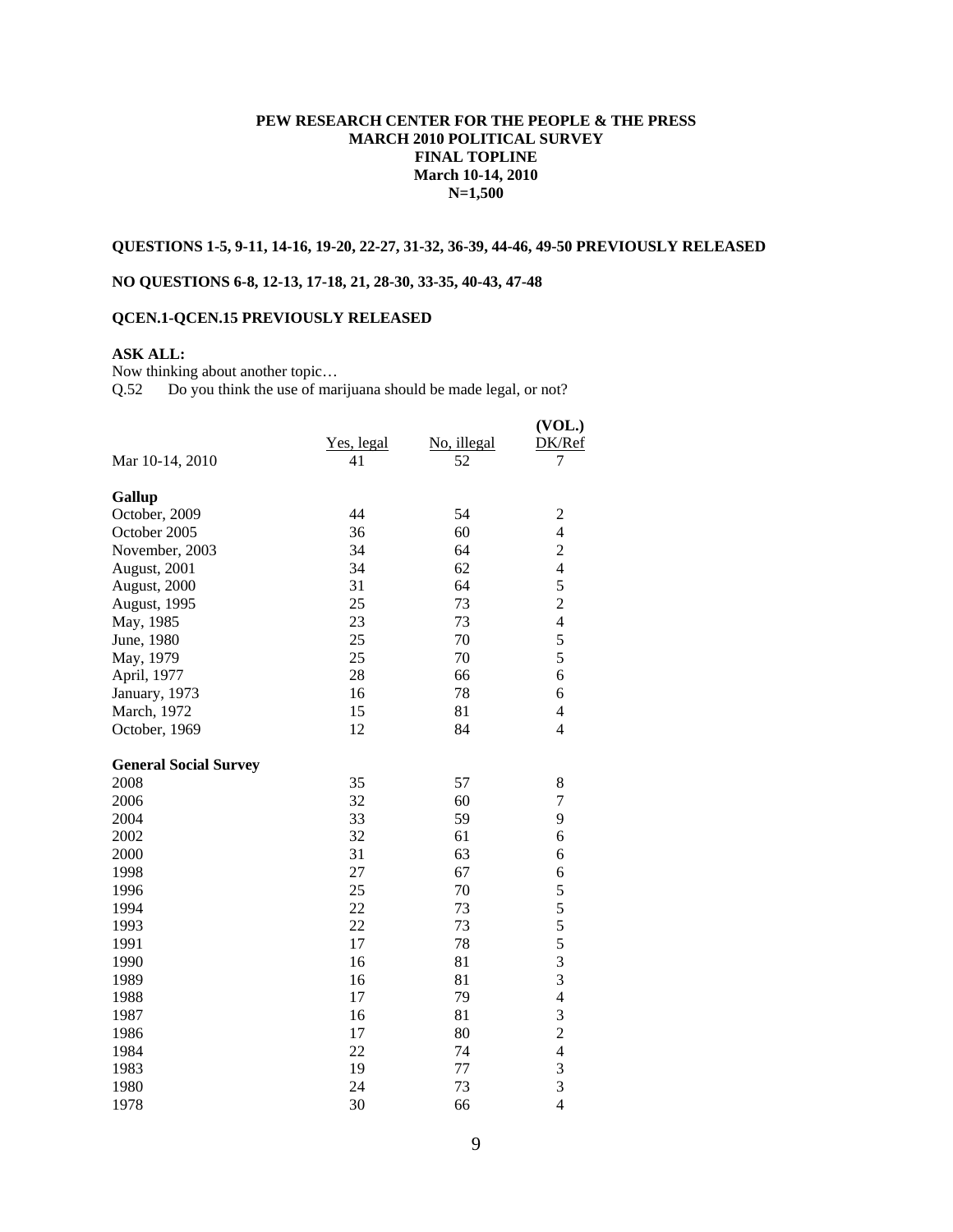#### **Q.52 CONTINUED …**

|      |            |             | (VOL.) |
|------|------------|-------------|--------|
|      | Yes, legal | No, illegal | DK/Ref |
| 1976 | 28         | 69          |        |
| 1975 | 20         | 74          | ↖      |
| 1973 | 19         | 79          | ◠      |

#### **ASK ALL:**

Q.53 Do you favor or oppose your state allowing the sale and use of marijuana for medical purposes if it is prescribed by a doctor?

#### Mar 10-14

2010

73 Favor

23 Oppose

4 Don't know/Refused **(VOL.)**

#### **FOR COMPARISON ABC NEWS/WASHINGTON POST:**

Regardless of what you think about the personal non-medical use of marijuana, do you think doctors should or should not be allowed to prescribe marijuana for medical purposes to treat their patients?

|                   | Jan 2010 | <b>May 1997</b> |
|-------------------|----------|-----------------|
| Should            |          | 69              |
| Should not        | 18       | 27              |
| No opinion (VOL.) |          |                 |

#### **FOR COMPARISON NBC NEWS/WALL STREET JOURNAL:**

Do you think adults should be allowed to legally use marijuana for medical purposes if their doctor prescribes it or do you think that marijuana should remain illegal even for medical purposes?

|                                   | Oct 2009 |
|-----------------------------------|----------|
| Allow medical use                 | 73       |
| Illegal even for medical purposes | 23       |
| Not sure $(VOL.)$                 |          |

#### **ASK ALL:**

Q.54 Do you think that allowing medical marijuana makes it easier for people to get marijuana even if they don't have a real medical need, or doesn't it make a difference?

#### Mar 10-14

2010

| 46 | Yes, makes it easier |  |
|----|----------------------|--|
|    |                      |  |

- 48 Doesn't make a difference
- 5 Don't know/Refused **(VOL.)**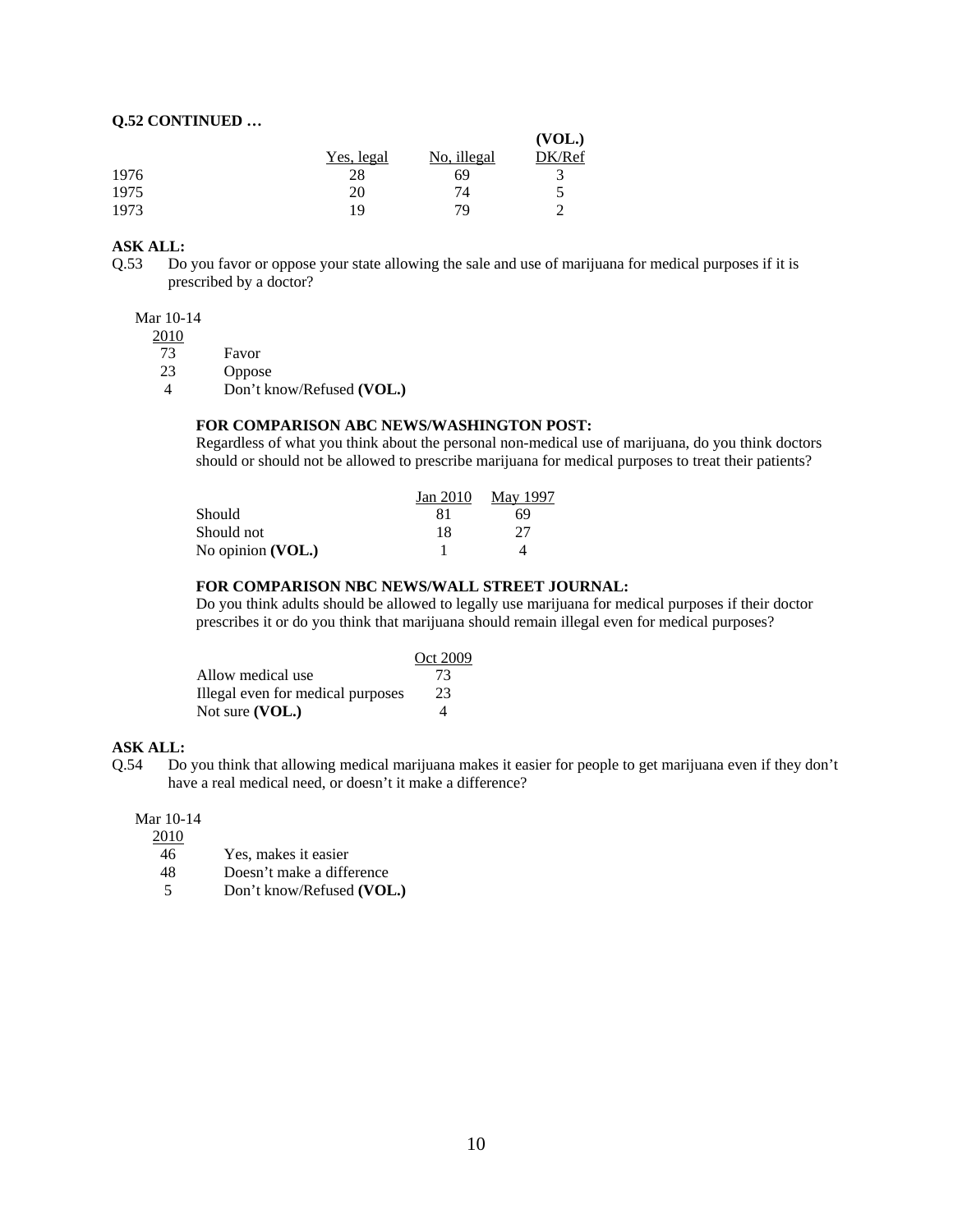#### **ASK IF EASIER (Q.54=1) [N=712]:**

Q.55 Are you very concerned, somewhat concerned, not too concerned, or not at all concerned about this? **[READ] [REPEAT IF NECESSARY:** That allowing medical marijuana makes it easier for people to get marijuana even if they don't have a real medical need?**]** 

#### **BASED ON TOTAL:**

Mar 10-14

- $\frac{2010}{12}$ 
	- Very concerned
- 14 Somewhat concerned
- 
- 11 Not too concerned<br>9 Not at all concerne Not at all concerned
- \* Don't know/Refused **(VOL.)**
- 54 *Doesn't make a difference/Don't know/Refused in Q54*

#### **ASK ALL:**

Q.56 How concerned, if at all, would you be if a store that sold medical marijuana opened up near other stores in your area? **[READ]** 

#### Mar 10-14

2010

- 27 Very concerned<br>17 Somewhat conce
- Somewhat concerned
- 20 Not too concerned
- 34 Not at all concerned
- 2 Don't know/Refused **(VOL.)**

#### **ASK ALL:**

Q.57 Keeping in mind that all of your answers in this survey are confidential, have you, yourself, ever happened to try marijuana?

|           |                           |      |      |      | -------------------- Gallup --------------------- |       |      |      |      |
|-----------|---------------------------|------|------|------|---------------------------------------------------|-------|------|------|------|
| Mar 10-14 |                           | June | Feb  | Sept | May                                               | April | Jan  | Mar  | Oct  |
| 2010      |                           | 2003 | 2001 | 1999 | 1985                                              | 1977  | 1973 | 1972 | 1969 |
| 40        | Yes                       | 38   | 38   | 34   | 33                                                | 24    |      |      |      |
| 58        | No                        | 61   | 60   | 66   | 67                                                | 76    | 88   | 89   | -94  |
|           | Don't know/Refused (VOL.) |      |      | ∗    |                                                   |       | ∗    |      |      |

#### **ASK ALL:**

PARTY In politics TODAY, do you consider yourself a Republican, Democrat, or Independent? **IF ANSWERED 3, 4, 5 OR 9 IN PARTY, ASK:**

PARTYLN As of today do you lean more to the Republican Party or more to the Democratic Party?

|                    |            |          |             | (VOL.)     | (VOL.) |        |     |           |
|--------------------|------------|----------|-------------|------------|--------|--------|-----|-----------|
|                    |            |          |             | No         | Other  | (VOL.) |     | Lean Lean |
|                    | Republican | Democrat | Independent | preference | party  | DK/Ref | Rep | Dem       |
| Mar 10-14, 2010    | 22         | 33       | 37          | 6          | $\ast$ |        | 14  | 13        |
| Feb 3-9, 2010      | 26         | 31       | 37          |            | $\ast$ |        | 14  | 17        |
| Jan 6-10, 2010     | 22         | 33       | 42          |            |        | ∍      | 17  | 16        |
| Dec 9-13, 2009     | 25         | 32       | 38          | ◠          | *      |        | 14  | 15        |
| Oct 28-Nov 8, 2009 | 27         | 35       | 32          | 3          | *      |        | 13  | 13        |
| Sep 30-Oct 4, 2009 | 23         | 34       | 37          | 3          |        | 3      | 16  | 14        |
| Sep 10-15, 2009    | 23         | 34       | 34          |            | *      |        | 13  | 17        |
| Aug 20-27, 2009    | 26         | 32       | 36          |            | $\ast$ | 3      | 14  | 16        |
| Aug 11-17, 2009    | 23         | 33       | 38          |            | *      |        | 16  | 15        |